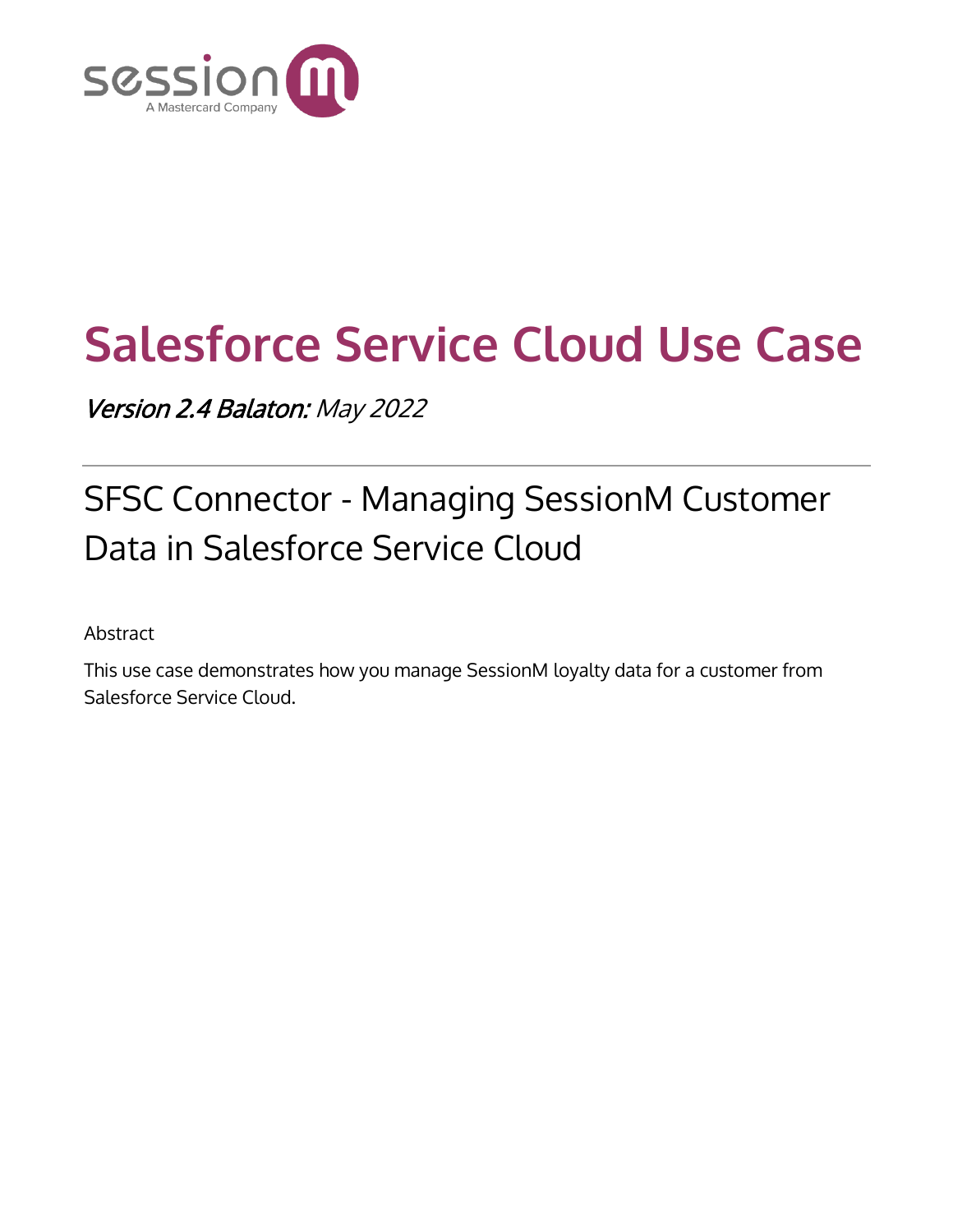| About the SessionM Integration with Salesforce Service Cloud |                |
|--------------------------------------------------------------|----------------|
| <b>Onboarding Customers</b>                                  | 3              |
| <b>Synchronizing Customer Data</b>                           | $\overline{4}$ |
| From Salesforce to SessionM                                  | $\overline{A}$ |
| <b>From SessionM to Salesforce</b>                           | $\overline{4}$ |
| <b>Supported Tasks</b>                                       | 5              |
| View and Update Customer Information                         | 5              |
| Enroll a Customer in a Loyalty Program                       | 6              |
| <b>Merge Customers</b>                                       | $\overline{7}$ |
| Award Loyalty Points to a Customer                           | $\overline{7}$ |
| Add a Reference Note to a Customer Record                    | 8              |
| Offer a Loyalty Program to a Customer                        | 9              |
| Revoke an Offer to a Customer                                | 10             |
| Purchase a Reward for a Customer                             | 11             |
| View Customer Activity with Loyalty Programs                 | 12             |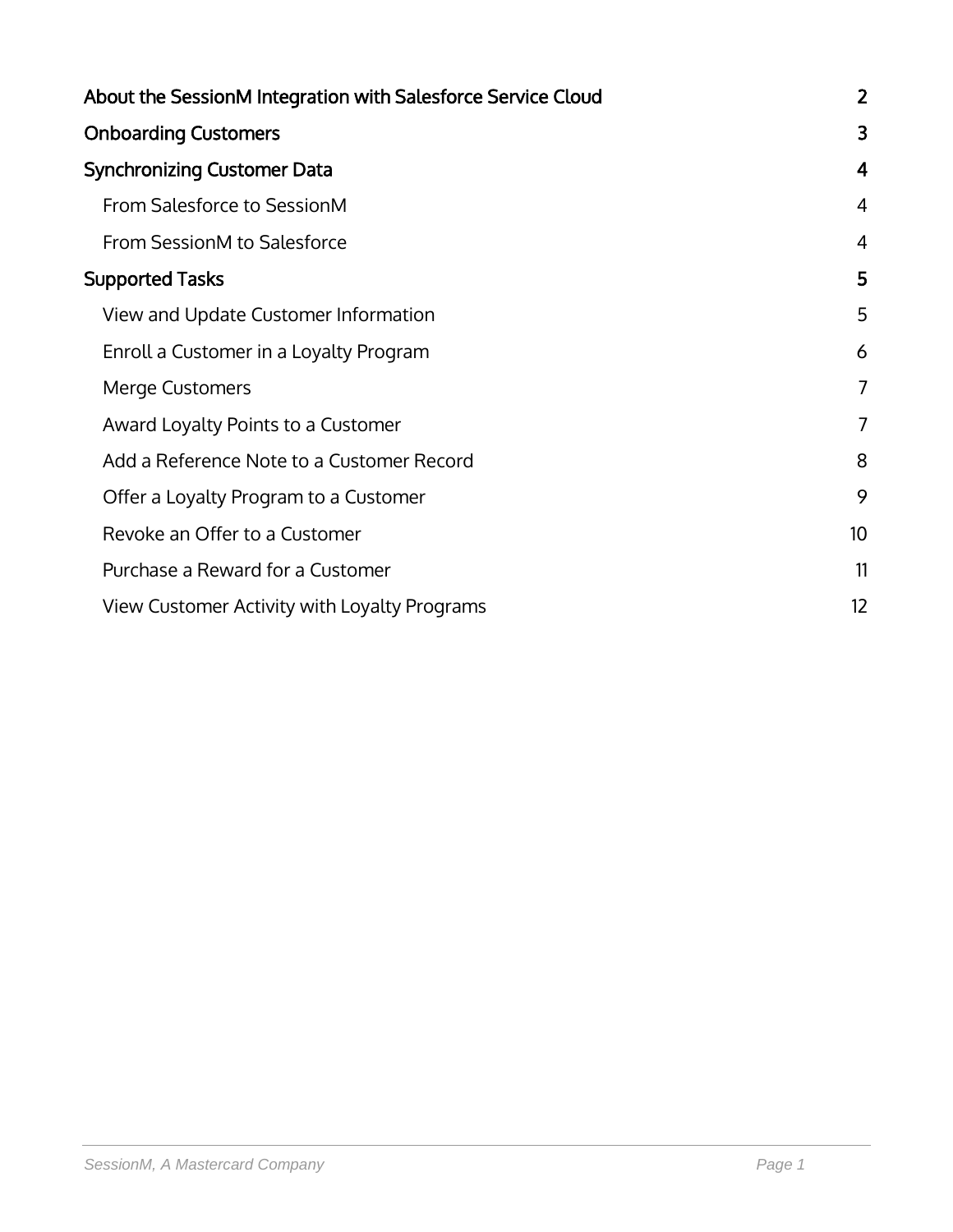### <span id="page-2-0"></span>**About the SessionM Integration with Salesforce Service Cloud**

The Salesforce Service Cloud (SFSC) is a customer service platform that provides a comprehensive view for a specific customer across case management, omni-channel routing, macros, and other customer service tools to assist Service Cloud agents with customer inquiries.

SessionM integrates marketing automation and data management capabilities with loyalty marketing to drive personalized consumer relationships through mobile devices and across channels. SessionM integrates with SFSC to create a unified, loyalty-focused customer profile.

By connecting loyalty, brands can award points for purchases, manage a reward store, encourage status and tiering, manage closed loop offers, and run refer-a-friend programs. With SessionM, all of this messaging and offer management happens in real time.

This integration provides an up-to-date view into the status of the customer in the SessionMpowered loyalty program. It also gives Service Cloud agents the ability to perform serviceoriented activities such as awarding loyalty points and appending service notes to a SessionM customer profile.

To configure the integration, please follow the instructions in the admin quide.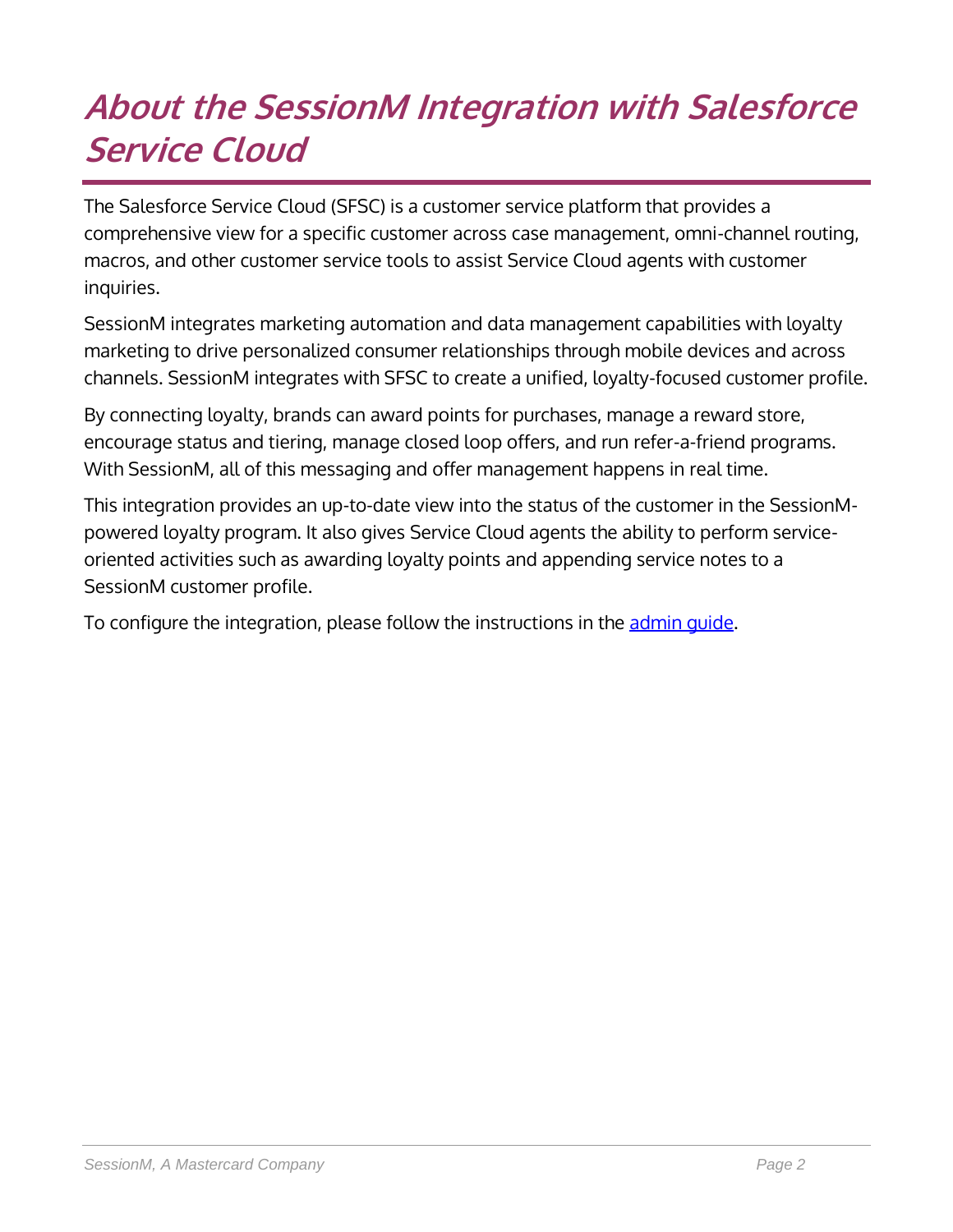## <span id="page-3-0"></span>**Onboarding Customers**

When a customer joins Salesforce after SessionM has been integrated into SFSC, a record for that user is created in the SessionM platform. Whether that customer is automatically enrolled in the loyalty programs depends on the setting selected for the Sync Customer Changes with SessionM box during the configuration.

- If this box is selected, then the customer is automatically created in the SessionM platform. The value selected on the **Enroll in Loyalty** box determines whether the customer is included in the loyalty program.
- If this box is not selected, customers have to be manually enrolled in the loyalty programs. See **Enroll a Customer in a Loyalty Program** for instructions.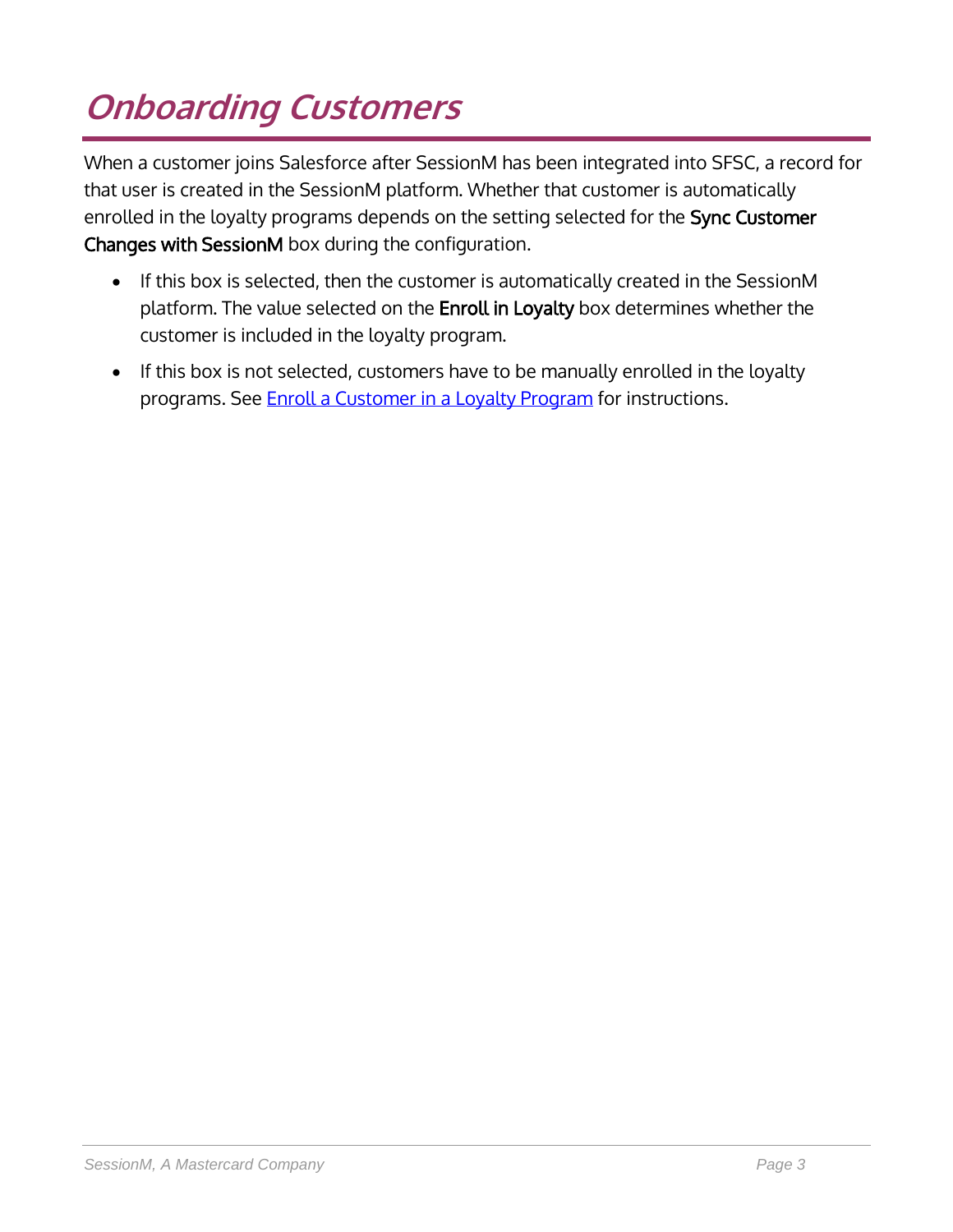### <span id="page-4-0"></span>**Synchronizing Customer Data**

The customer data can be configured to synchronize between the two platforms either automatically or manually. You can choose which data to sync by configuring the field mapping.

#### <span id="page-4-1"></span>From Salesforce to SessionM

There are two ways to send customer updates from Salesforce to SessionM:

By using the SessionM Customer Profile component – see View and Update Customer [Information](#page-5-1) and Enroll a Customer in a Lovalty Program in the next section.

Any changes done in this component will automatically be sent to the SessionM Platform. The parent record will also be updated with the new data if there is any corresponding field mapping configured.

- By creating or editing an Account or Contact record, depending on the setting selected for the Parent Object dropdown during the configuration, when:
	- A corresponding field mapping is configured
	- The Sync Customer Changes with SessionM box is checked during the configuration

If the Sync Customer Changes with SessionM box is not checked, then the Account or Contact updates are not sent to SessionM. The SessionM Customer Profile component needs to be used to manually send the updates (see point 1 above).

#### <span id="page-4-2"></span>From SessionM to Salesforce

To sync the customer data in Salesforce from the SessionM Platform, the SessionM Customer Profile component needs to be loaded on the corresponding **Account** or **Contact** page. If the Auto Sync from SessionM Loyalty box is checked during the component configuration, then the sync will happen automatically on component load. Otherwise, the data will be synced once the **Sync from SM** button is pressed.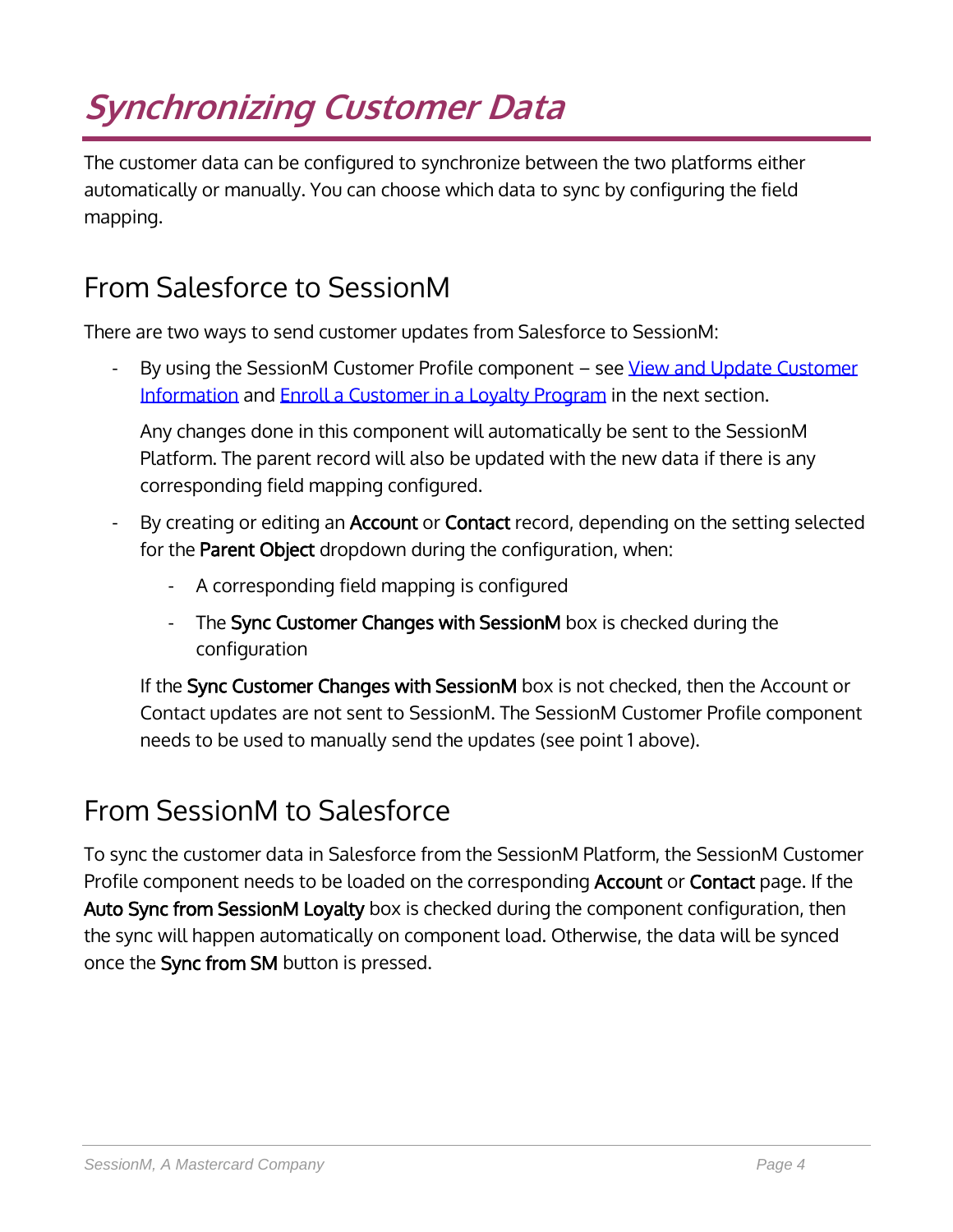## <span id="page-5-0"></span>**Supported Tasks**

When you look up a customer account in SFSC, the SessionM/Salesforce integration searches for that customer using the email or external ID, depending on the setting selected for the Search by External ID box during SessionM configuration. If the customer is found, the data is displayed as shown below. If the customer is not found, you can enroll the user. See Enroll a [Customer in a Loyalty Program](#page-6-0) for instructions.

The customer data is displayed on **Account** or **Contact** pages, depending on setting selected for the Parent Object dropdown during SessionM configuration.

- 1. On the SFSC home page, select **Accounts** (or **Contacts**).
- 2. Select an account (or contact) to display the loyalty data.

The loyalty data is displayed in several components containing demographic information and loyalty program information. Use each component to launch related loyalty program tasks for the current customer.

#### <span id="page-5-1"></span>View and Update Customer Information

Use the custom SessionM Customer Profile component to view demographic information and customer lifetime value. To update the profile:

- 1. Click on any edit symbol next to editable fields.
- 2. Change the customer information as needed.
- 3. Select Save.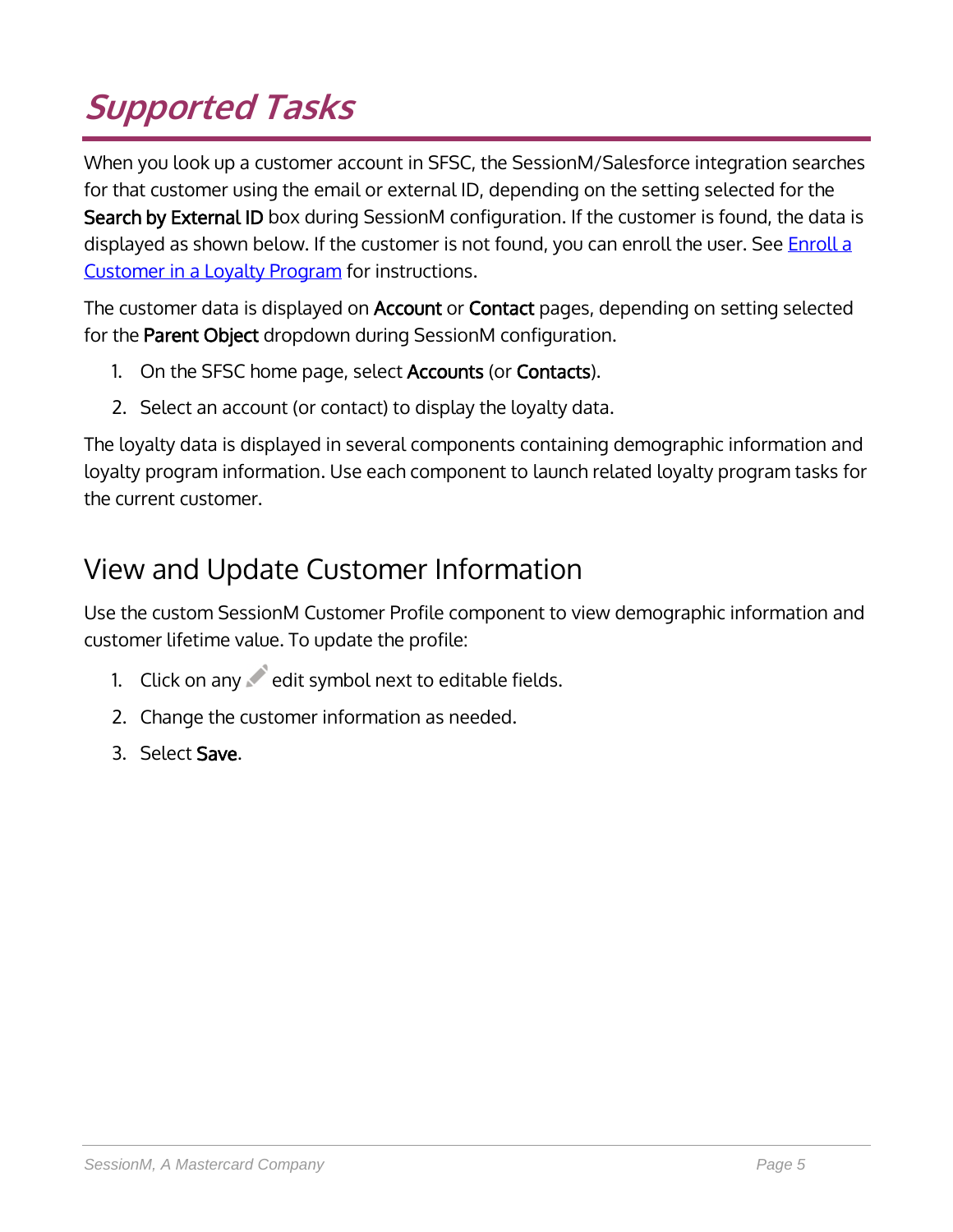Customer Loyalty Profile

| First Name <b>B</b><br><b>AND</b><br>Sabina              | Email <b>B</b><br>sabina@sessionm.com<br>$\mathcal{L}$ |                   |  |
|----------------------------------------------------------|--------------------------------------------------------|-------------------|--|
| Last Name <b>B</b><br>Sabina<br><b>CONTRACTOR</b>        | Member Status <sup>6</sup><br>Good                     |                   |  |
| Gender <sup>6</sup><br><b>AND REA</b><br>Unknown         | Opted-In <b>O</b>                                      |                   |  |
| Date of Birth $\bigoplus$<br><b>AND RES</b><br>8/29/2001 | Suspended <b>O</b>                                     | <b>CONTRACTOR</b> |  |
|                                                          |                                                        |                   |  |
| <b>Address</b>                                           |                                                        |                   |  |
| > Customer Lifetime Value                                |                                                        |                   |  |
| > SessionM Timestamps                                    |                                                        |                   |  |

#### <span id="page-6-0"></span>Enroll a Customer in a Loyalty Program

If the customer record for which you are searching does not exist in the SessionM platform, you are prompted to enroll that customer. Click Enroll to create a record for that customer in SessionM. This creates a user with the email address and the SessionM external ID provided in the Account or Contact record. If the SessionM external ID is empty, it automatically takes the value of the Salesforce Account or Contact ID.

| ⋒<br><b>Customer Loyalty Profile</b>                                                                                                                              |  |
|-------------------------------------------------------------------------------------------------------------------------------------------------------------------|--|
| User is not enrolled in the Loyalty Program. Please click on 'Enroll' button to enroll the user.<br>External Id: 001J000002XWxUmIAL<br>Email: ash.sm@sessionm.com |  |
| Enroll                                                                                                                                                            |  |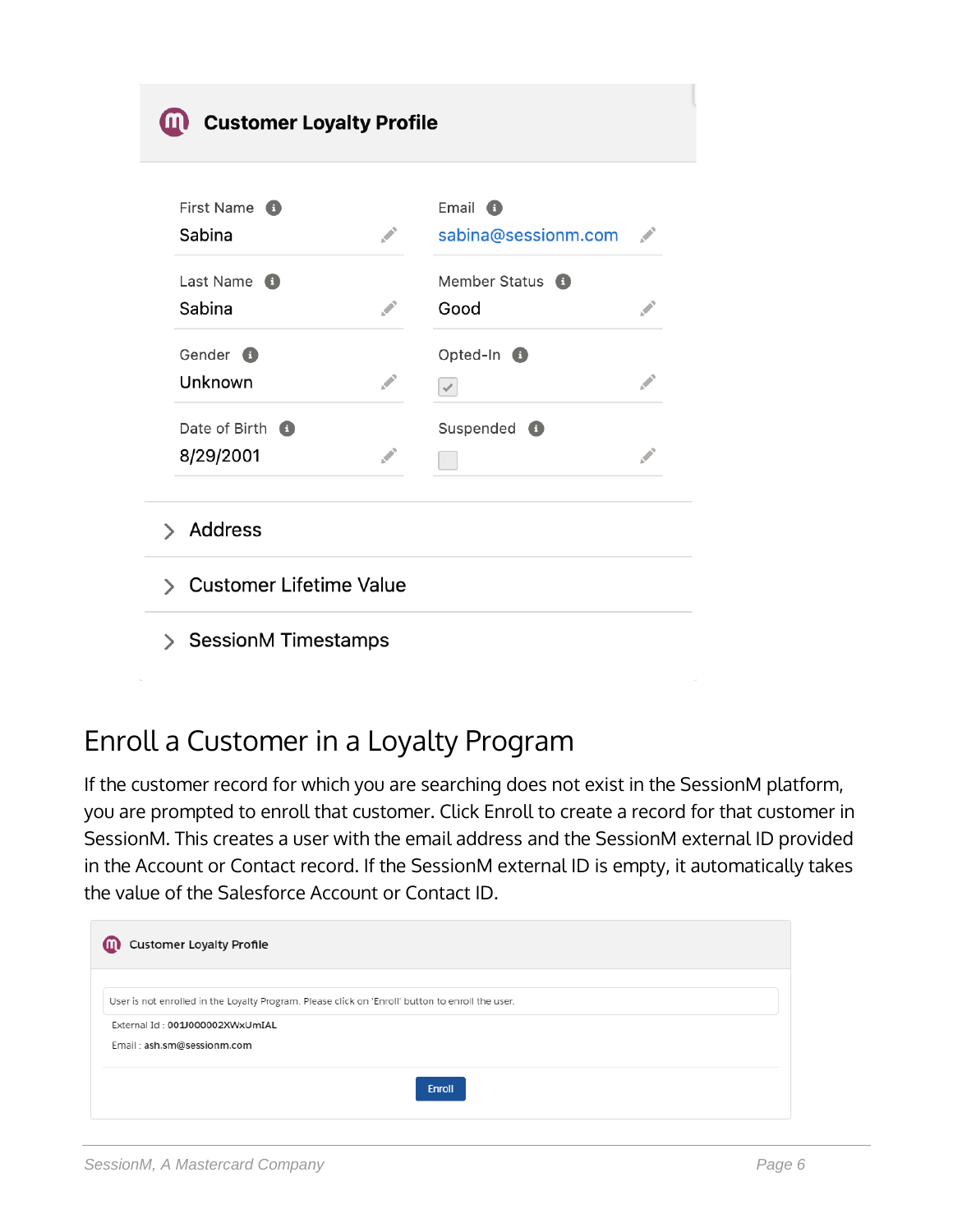### <span id="page-7-0"></span>Merge Customers

When you merge records in Salesforce, the corresponding customers are also merged in SessionM, if the Merge in SessionM on Parent Merge box is checked during the configuration. Any data changes will be kept in sync from the survivor record in Salesforce to the survivor customer in SessionM.

The customer survivorship in SessionM is determined based on the email or external ID (depending on the setting selected for the Search by External ID box during the configuration) saved on the survivor record in Salesforce after the merge.

For example, assuming Search by External ID is enabled, when Account 1 with external ID ACC\_EXT\_1 and Account 2 with external ID ACC\_EXT\_2 are merged in Salesforce:

- If the survivor's Account external ID is kept during the merge, then the customer with the external ID ACC\_EXT\_1 is the survivor in SessionM
- If the survivor's Account external ID was overwritten with the victim's value ACC\_EXT\_2 during the merge, then the customer with the external ID ACC\_EXT\_2 is the survivor in SessionM, even though it was originally linked to the victim Account in Salesforce.

### <span id="page-7-1"></span>Award Loyalty Points to a Customer

Use the SessionM Points component to award loyalty points to a customer. You select the reason for granting the award from a drop-down list specific to your organization.

1. Click Comp.

| m<br><b>Incentives Point Balance</b><br>Comp |                      |               |  |
|----------------------------------------------|----------------------|---------------|--|
| <b>Account Name</b>                          | <b>Available Bal</b> | Life Time Val |  |
| [SMTest] Point Account                       | 40                   | 40            |  |
| [SMTest][SFMC] Point Account                 | 0                    | O             |  |
| [ATest] Point Account                        | 164                  | 164           |  |

2. Enter the number of points to award and select the reason for awarding the points from the Reason list.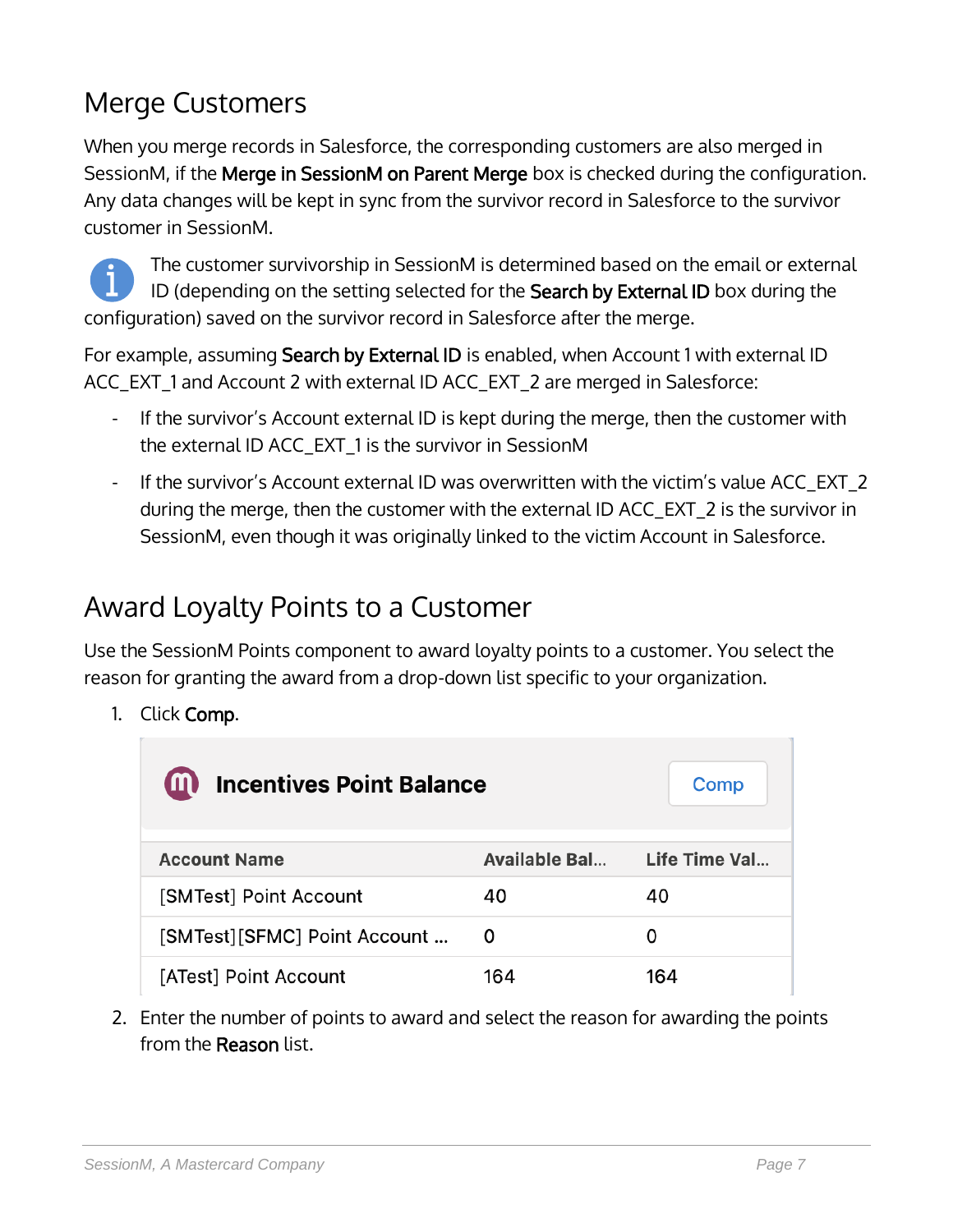| Point Comp                            |                          |
|---------------------------------------|--------------------------|
| Add<br>Deduct                         | points                   |
| Point Source<br>Adjustable Points     | ┳                        |
| Point Account                         |                          |
| JCrew Rewards Spendable Point Account | ┳                        |
| Reasons                               |                          |
| Good Will                             | $\overline{\phantom{a}}$ |
|                                       | Cancel<br>Comp           |

3. Click Comp to confirm the award.

#### <span id="page-8-0"></span>Add a Reference Note to a Customer Record

Use the SessionM Notes component to add notes to a customer profile to record key interactions and other important information that you can refer back to during customer calls.

1. Click New.

| Notes (2)                                                       | <b>New</b> |
|-----------------------------------------------------------------|------------|
| <b>Reason: Duplicate User</b><br>September 09, 2021 20:53       |            |
| We have this user already, please merge                         |            |
| <b>Reason: Other</b><br>September 09, 2021 20:53<br>Lorem ipsum |            |

2. Record the text for the note in the New Note textbox, select the reason for the note from the Reason list, and select Submit.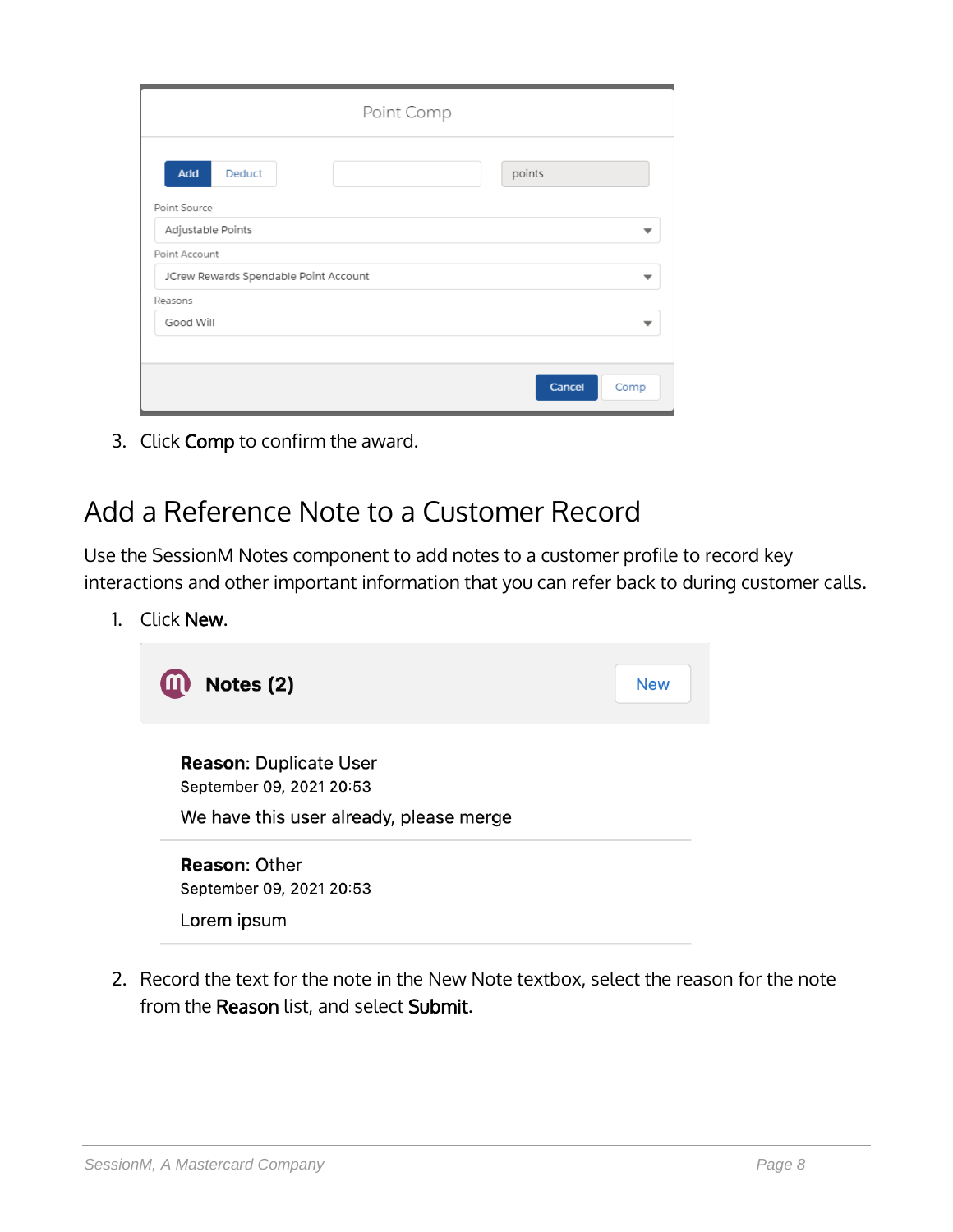|          | New Note |        |              |
|----------|----------|--------|--------------|
| Reason   |          |        |              |
| - None - |          |        | $\checkmark$ |
| *Comment |          |        |              |
|          |          |        |              |
|          |          |        | 4            |
|          |          |        |              |
|          |          | Cancel | Submit       |

#### **Limitation**

SessionM currently does not record the user ID of the customer representative who creates the note. Instead, all notes have the SFSC generic user as the creator of the note.

#### <span id="page-9-0"></span>Offer a Loyalty Program to a Customer

Use the SessionM Available Offers component to issue an offer as part of the loyalty program to a customer. You select the offer from a list specific to your organization.

1. Select an offer from the list of available offers for that customer and select Issue from the dropdown menu next to it.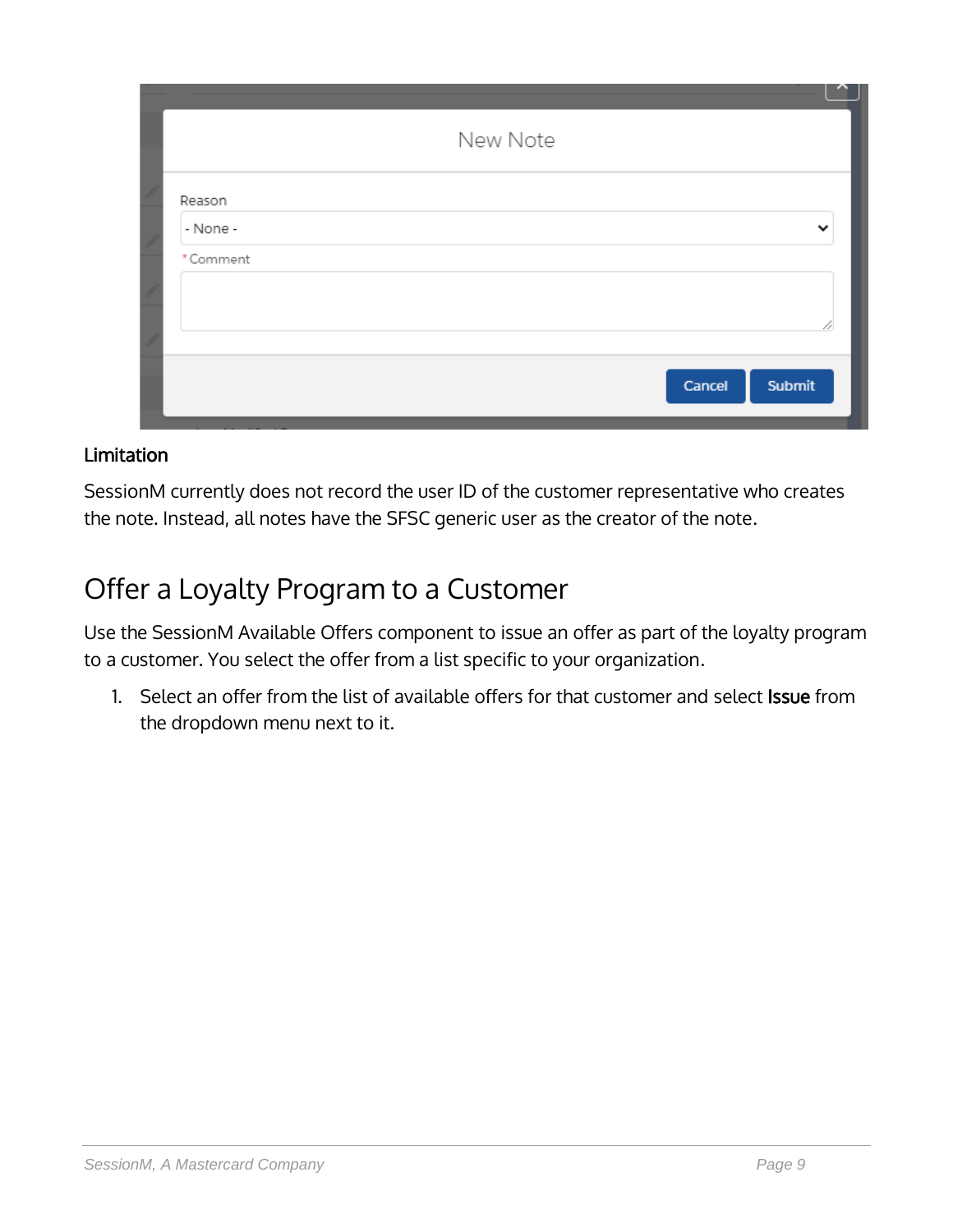| <b>Available Offers(79)</b> |                                                                            |              |  |  |  |
|-----------------------------|----------------------------------------------------------------------------|--------------|--|--|--|
| Q                           |                                                                            |              |  |  |  |
|                             | \$5 off Check<br>5 Dollars off your next check                             |              |  |  |  |
|                             | [SMTest] - 100% Discount<br>[SMTest] - 100% Discount                       | View         |  |  |  |
|                             | [SMTest] Catalog dependency<br>Eligible for 1 Catalog item only            | <b>Issue</b> |  |  |  |
|                             | [SMTest] Item Discount<br>[SMTest] Item Discount                           |              |  |  |  |
|                             | [SMTest][SFMC] a impedit deserunt-acquisition<br>Description amet culpa ut |              |  |  |  |
|                             | 1-5 of 79                                                                  |              |  |  |  |

2. Click Yes to confirm that you want to make this offer to the customer.



### <span id="page-10-0"></span>Revoke an Offer to a Customer

Use the SessionM Issued Offers to revoke an offer for a loyalty program previously extended to a customer.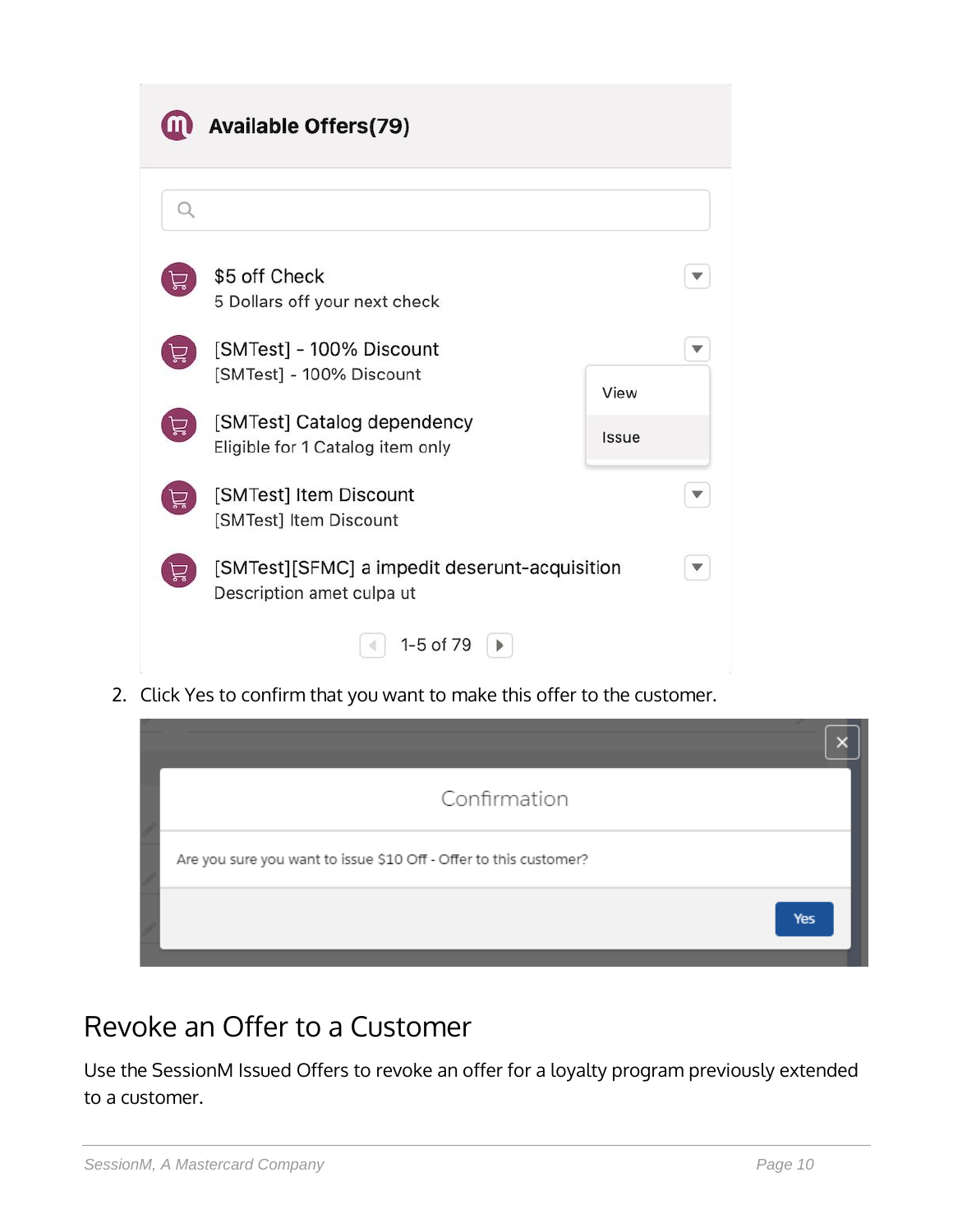1. Select the offer to revoke from the list of current offers and select Revoke from the dropdown menu next to it.

| <b>Issued Offers(4)</b>                                               |        |
|-----------------------------------------------------------------------|--------|
|                                                                       |        |
| \$5 off Check<br>5 Dollars off your next check                        |        |
| [SMTest] - 100% Discount<br>[SMTest] - 100% Discount                  | View   |
| [SMTest][SFMC] a impedit deserunt-acquis<br>Description amet culpa ut | Revoke |
| [SMTest] Catalog dependency<br>Eligible for 1 Catalog item only       | Redeem |

2. Click Yes to confirm the revocation.

#### <span id="page-11-0"></span>Purchase a Reward for a Customer

Use the SessionM Reward Store component to purchase an offer as part of the loyalty program for a customer. You select the offer from a list specific to your organization and based on the customer's point balance.

1. Select an offer from the list of available offers for that customer and select **Purchase** from the dropdown menu next to it.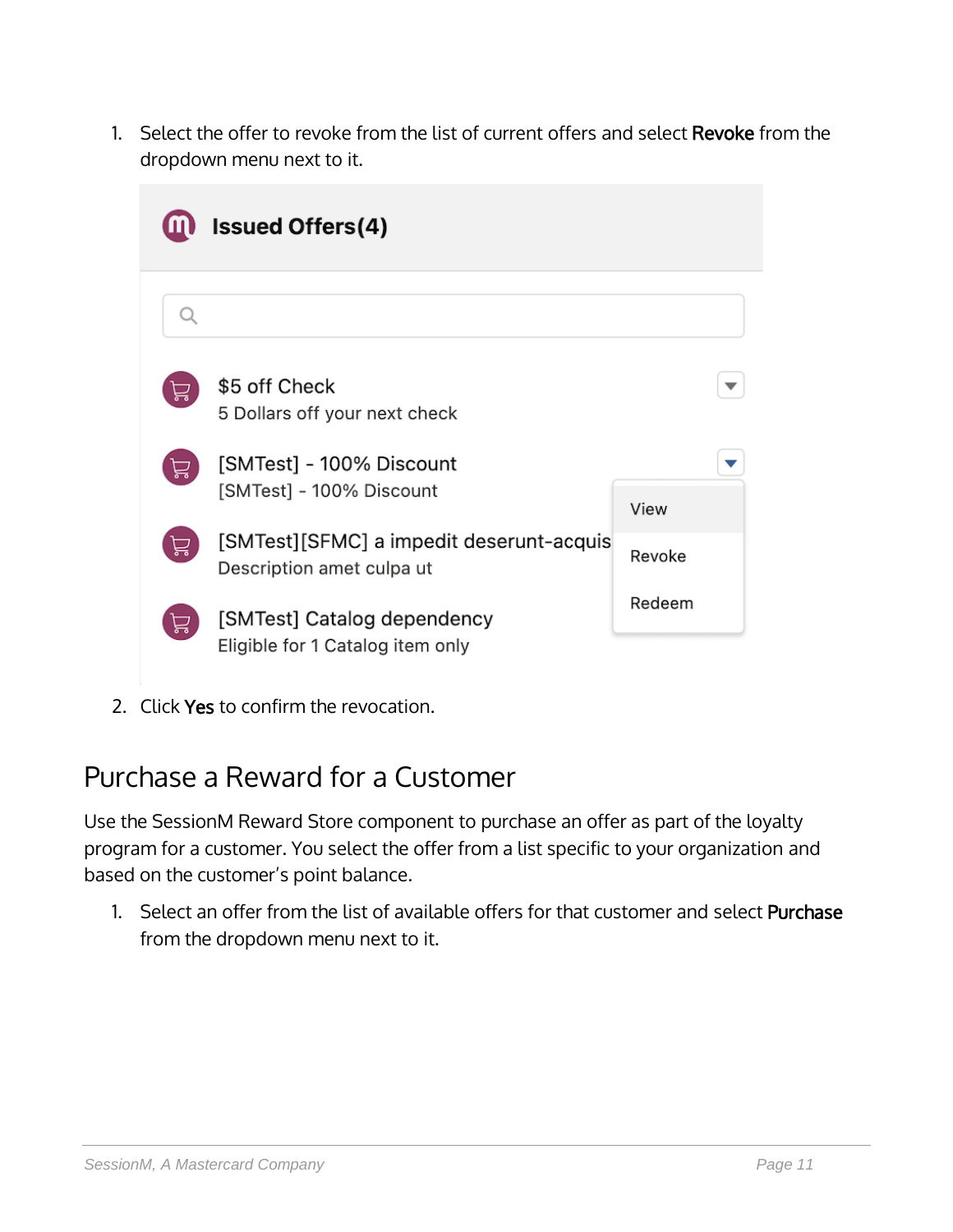

2. Click Yes to confirm that you want to purchase this reward.

#### <span id="page-12-0"></span>View Customer Activity with Loyalty Programs

The SessionM Activity Timeline component lists this customer's recent interactions with loyalty programs.

Note that the SFSC administrator can configure the maximum number of records to display on a single page and the total number of records to display. Refer to the Administration Guide for configuration details.

Use the Previous and Next buttons to scroll through the activity list.